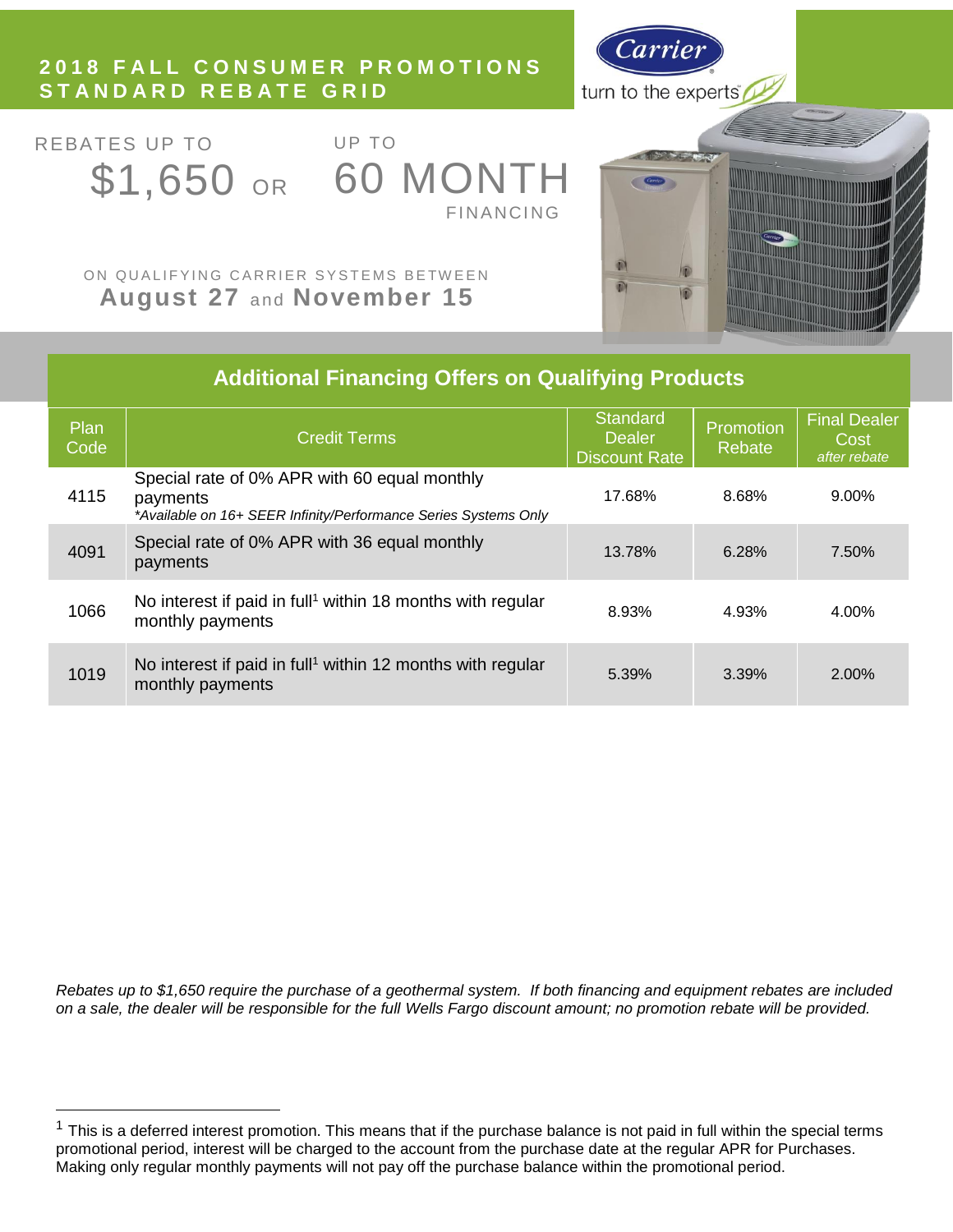### **SYSTEM REBATES**

Requires the sale of a qualifying control or air purifier.

|                 | AC                                                                         | HP                                          | 59MN7   | 59TN6   | 59TP6 | <b>59SP</b> | <b>58CV</b> | <b>58CT</b> | 58PHB | OVM/<br><b>OVL</b> | <b>FE</b> | FV/FZ |
|-----------------|----------------------------------------------------------------------------|---------------------------------------------|---------|---------|-------|-------------|-------------|-------------|-------|--------------------|-----------|-------|
| <b>INFINITY</b> | NEW! 24VNA0                                                                | <b>25VNA0</b>                               | \$1,050 | \$1,050 |       |             | \$1,050     |             |       |                    | \$1,050   |       |
|                 | <b>24VNA9</b>                                                              | <b>25VNA8</b>                               | \$950   | \$950   | \$350 | \$350       | \$950       | \$350       |       | \$350              | \$950     | \$350 |
|                 | <b>24ANB1</b><br><b>24ANB7</b><br><b>24ANB6</b>                            | <b>25HNB6</b><br><b>25HNB5</b>              | \$550   | \$550   | \$350 | \$350       | \$550       | \$350       | \$350 | \$350              | \$550     | \$350 |
| PERFORMANCE     | <b>24APB6</b><br><b>24ACB7</b><br><b>24ACC6</b><br>24ACB3<br><b>24AHA4</b> | 25HPB6<br>25HCB6<br><b>25HCC5</b><br>25HHA4 | \$350   | \$350   | \$150 | \$150       | \$350       | \$150       | \$150 | \$150              | \$350     | \$150 |

#### ONLY NEED AN INDIVIDUAL UNIT? Requires the sale of a qualifying control or air purifier.

| Greenspeed™<br>Intelligence | 24VNA0 OR 25VNA0<br>\$250 |                  | 59MN7<br>\$200             |                                           |  |
|-----------------------------|---------------------------|------------------|----------------------------|-------------------------------------------|--|
|                             | INFINITY<br>\$75          |                  | <b>PERFORMANCE</b><br>\$50 |                                           |  |
| <b>Furnaces</b>             | 59TN6                     | 58CV             | 59TP6<br>59SP5<br>59SP2    | 58CT<br>58PHB<br><b>OVL</b><br><b>OVM</b> |  |
| <b>Fan Coils</b>            | FE                        |                  | FV                         | FZ.                                       |  |
| Air<br><b>Conditioners</b>  | 24VNA9<br>24ANB1          | 24ANB7<br>24ANB6 | 24ACB7<br>24ACC6           | 24APB6<br>24ACB3<br>24AHA4                |  |
| <b>Heat Pumps</b>           | 25VNA8<br>25HNB6          | 25HNB5           | 25HPB6<br>25HCB6           | 25HCC5<br>25HHA4                          |  |

#### QUALIFYING CONTROLS See page 3 for rebates available on controls and IAQ

| ٠<br>×.             |         |
|---------------------|---------|
| .<br>M.<br>۰.<br>M. | .<br>۰. |
|                     |         |

| Infinity <sup>®</sup> System Control<br>Côr<br>Côr 7C<br>Côr 5C<br>Carrier Wi-Fi®<br>Ecobee4 Pro | SYSTXCCITC01-B<br><b>TP-WEM</b><br>TSTWRH01<br>TSTWHA01<br>TC-WHS01<br>EB-STATE4P-01 |
|--------------------------------------------------------------------------------------------------|--------------------------------------------------------------------------------------|
| Ecobee3 Lite Pro                                                                                 | EB-STATE3LTP-02                                                                      |
| Zoning                                                                                           | <b>ZONECC</b>                                                                        |



### Rebates continued on following page

\$1,050 ON A COMPLETE<br>GREENSPEED™ **SYSTEM** 

\$150 ON INFINITY<sup>®</sup> TOUCH +

\$150 **AIR PURIFIER** 

\$150 AVAILABLE ON **ADDITIONAL ACCESSORIES**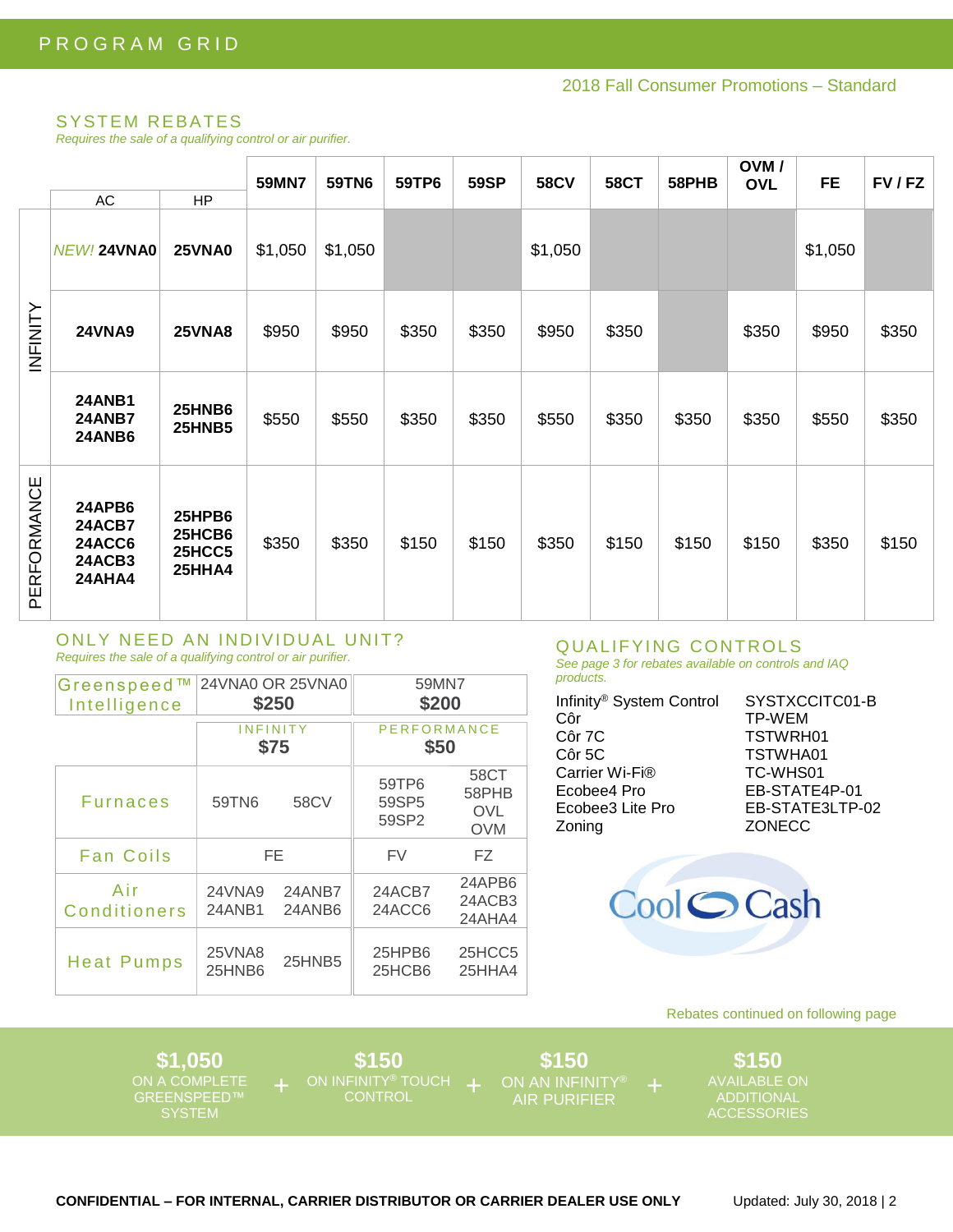# 2018 Fall Consumer Promotions – Standard

# CONTROLS AND HOME AUTOMATION

| Purchase of a system or unit is not required.                                           |  |
|-----------------------------------------------------------------------------------------|--|
|                                                                                         |  |
| SMALL PACKAGED PRODUCTS<br>Carrier branded thermostat or Carrier air purifier required. |  |
|                                                                                         |  |

# DUCTLESS & VRF SYSTEM

| Must be sold as a Ductless System or VRF System. |  |
|--------------------------------------------------|--|
|                                                  |  |
|                                                  |  |

# **GEOTHERMAL PRODUCTS**

| Carrier branded control required. |  |
|-----------------------------------|--|
|                                   |  |
|                                   |  |
|                                   |  |

# IAQ PRODUCTS

### **Program Dates:**

Sales Period: August 27, 2018 – November 15, 2018 Installed & Claimed Before: December 15, 2018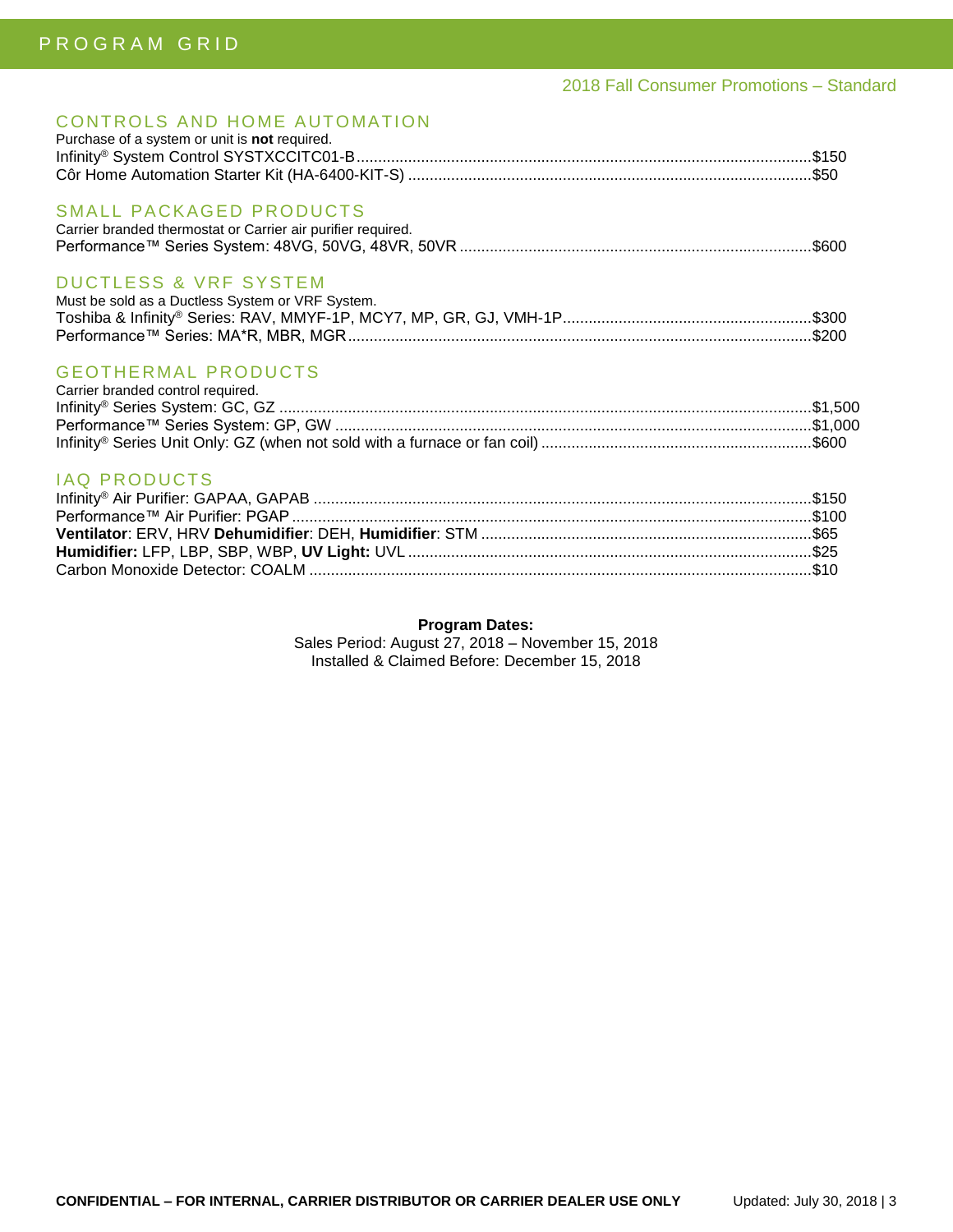### PROGRAM GUIDELINES

This grid is effective for the sales period of August 27, 2018 through November 15, 2018.

Please reference the Carrier Cool Cash Program Handbook for complete details and guidelines. All claims must be filed on [www.CarrierIncentives.com](http://www.carrierincentives.com/) to be eligible for product rebates. Only products listed on this document are eligible for rebates. All product rebates, excluding ductless systems and IAQ, must include the sale of one of the following qualifying controls or thermostats, or a Carrier/Côr air purifier. Qualifying thermostats or controls include Infinity® Series SYSTXCCITC01, Côr TP-WEM, TSTWRH01, TSTWHA01, TC-WHS01, or Ecobee EB-STATE4P-01, EB-STATE3LTP-02. Ecobee thermostats must be purchased through a Carrier distributor to be eligible for the Cool Cash promotion. Promotion terms: subject to A) product availability & B) to change or cancellation without prior notice. **Claims submitted that do not follow the guidelines outlined in the Cool Cash Handbook are subject to be reversed and factory contribution will not be funded.**

For support on calculating rebates, please visit [www.CarrierIncentives.com](http://www.carrierincentives.com/) to use the Rebate Estimator.

# FINANCING SYSTEM ELIGIBILITY

Financing reimbursements CANNOT be combined with any rebates. If a homeowner is offered the Cool Cash product rebate, the full Wells Fargo discount must be paid with no reimbursements available.

1. Eligible products for **#4115 special rate of 0% APR with 60 equal monthly payments** reimbursement requires a complete 16+ SEER Infinity or Performance Series System consisting of one (1) of the below listed outdoor models and one (1) of the below listed indoor models. System must be installed with any qualifying control or Carrier/Côr branded air purifier.

Qualifying Outdoor Model: 24VNA0, 24VNA9, 24ANB1, 24ANB7, 24ANB6, 24ACB7, 24ACC6, 24APB6, 25VNA0, 25VNA8, 25HNB6, 25HPB6, 25HCB6 and Qualifying Indoor Model: 59MN7, 58CV, 59TN6, 59TP6, 59SP5, 59SP2, 58CT, 58PH, FE, FV, FZ, OVL, OVM or Qualifying SPP/Geo Model: GC, GZ, 48VG, 50VG, 48VR, 50VR

2. Eligible products for **#4091 special rate of 0% APR with 36 equal monthly payments, #1066 no interest if paid in full within 18 months, or #1019 no interest if paid in full within 12 months** reimbursement requires a one (1) of the below listed outdoor models and/or one (1) of the below listed indoor models. A full system is not required; individual units qualify. Unit(s) must be installed with any qualifying control or Carrier/Côr branded air purifier.

Qualifying Outdoor Model: 24VNA0, 24VNA9, 24ANB1, 24ANB7, 24ANB6, 24ACB7, 24ACC6, 24APB6, 24ACB3, 25VNA0, 25VNA8, 25HNB6, 25HPB6, 25HCB6, 25HCC5, 25HNB5, 24AHA4, 25HHA4 Qualifying Indoor Model: 59MN7, 58CV, 59TN6, 59TP6, 59SP5, 59SP2, 58CT, 58PH, FE, FV, FZ, OVL, OVM Qualifying SPP/Geo Model: GC, GZ, 48VG, 50VG, 48VR, 50V. Ductless: RAV, MMYF-1P, MCY7, GR, GJ, VMH-1P, MA\*R, MBR, MGR, MP.